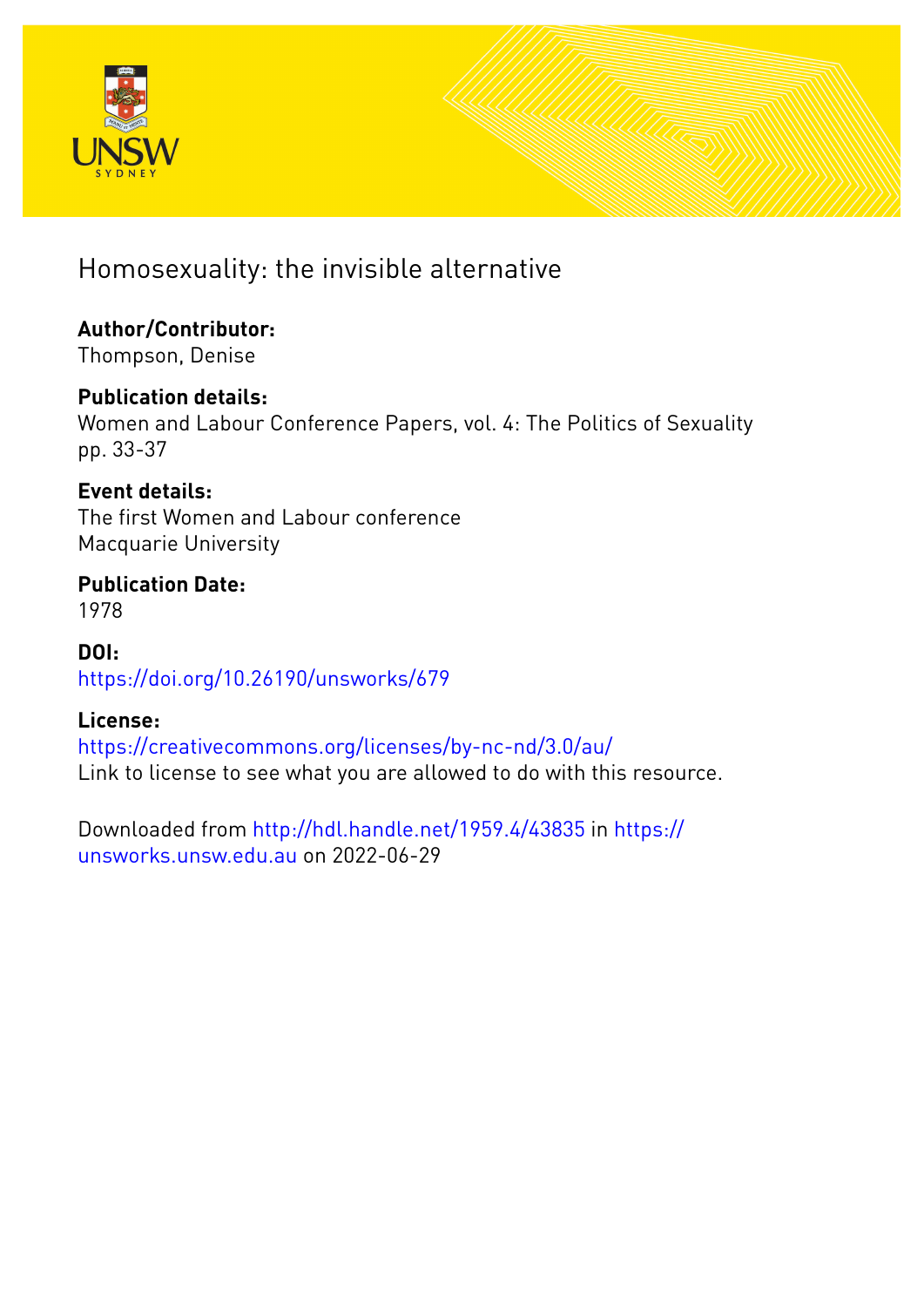# **Homosexuality: The Invisible Alternative**

(A paper presented at the first Women and Labour conference, Macquarie University, Sydney, May 1978)

This paper is a response to the plea voiced by Sue Bellamy on p.19 of Bulletin no.3, expressing her hope that 'between now and May there is a miraculous rising of consciousness and new thoughts about lesbian sexuality and lifestyle, about the oppressiveness even among feminists of heterosexism'. In a conference devoted to the dimensions of women's oppression, where are the papers and sessions dealing with the problems of lesbians? I do not intend this as a whine for support from our straight sisters—we must first and foremost (although not only) fight the oppression and quietude we lay upon ourselves. Why didn't we come forward, or rather, having come forward, why weren't we forward earlier, in the initial planning stages? Oh, we were *there* all right (although I wasn't), but not as lesbians—we were involved in other issues, many of which are just as vital to our progress towards liberation, but which are not central to the issue of the political implications of our sexual orientation.

It might perhaps be argued (although I hope it won't) that, since this is a conference on 'Women and Labour', it is not the appropriate venue to discuss lesbianism. But there *is* a section included on the politics of sexuality—wholly subsumed under *hetero*sexuality. Apart from the imperialism of this assumption, it has implications which I find fascinating—are we to assume that lesbians having no (or no longer) sexual relations with men, are therefore immune from the sexually repressive consequences of patriarchal capitalism? While I don't think that this is by any means the case, the exclusion of lesbianism from the original agenda would appear to imply just that.

It is not sufficient, either, to argue for the lack of our inclusion on the grounds that we are a numerical minority (should anyone be inclined to argue any such thing). In the first place, lesbians are not a small minority in the Women's Movement—firstly, because the Movement naturally attracts 'women identified women', and, secondly, because many of us, having no family commitments, especially children (although I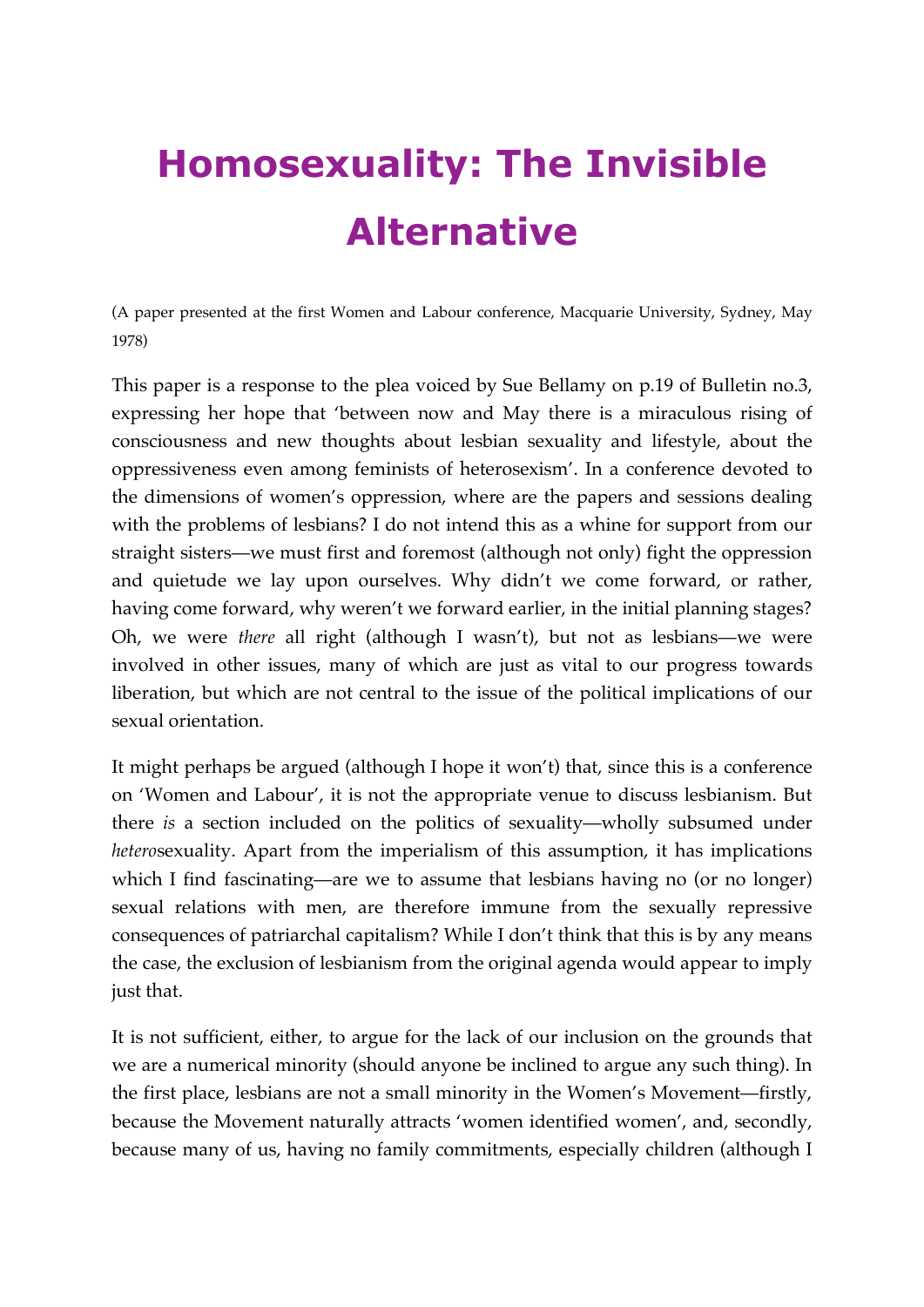do), have more time and energy to devote to political activity. Moreover, the number of women who have 'changed' their sexual preference from men to women as a result of joining the Movement (or who joined the Movement because they felt it coming on) is not insignificant. (I can't be more explicit than that—I don't at the moment know of any research which deals with the issue. My assertion is based on personal experience). This would indicate that the numerical strength of lesbians in the Movement, as in the wider society, is difficult to estimate because of the problem of latency, denial, suppression, call it what you will, of what I am convinced is a genuine human alternative, and for some women the only sexual possibility. Many of us have felt the 'call'—how many are still wavering, or denying outright their own possibility?

This screed which I have dignified with the title of 'paper' is not quite that in the academic sense. It is, in the first place, a discussion opener—it raises a number of questions for debate, while attempting to answer none of them. In the longer term, it is based on a preamble for a post-graduate thesis, upon which I have not yet started work for various reasons. While our initial task here is to discuss the particular implications of the suppression of lesbians in the Women's Movement, in this paper I want to place the issues within the wider context of the position of homosexuality in a predominantly (and dominantly) heterosexual society—what I usually refer to as 'heterosexist imperialism'.

We are invisible—and there is no need to go any further than the initial planning stages of this conference for evidence of that. We are invisible to the public at large, to ourselves and to each other. Raised in an exclusively heterosexual milieu, that is, the family, the troubled lesbian adolescent has no role models who can counter those depersonalising assurances that her strongest emotions are merely a 'passing phase' which she will eventually 'grow out of'. Older women, having obediently 'grown out of it' and into marriage and children, or alternatively deeper into the 'closet' through fear of the reactions of family, employers, etc., are discouraged from exploring the possibilities of the Women's Movement by the vitriolic abuse which is heaped on 'women's libbers' by the public media. The ideological justifications which support this concealment of the existence of homosexuality range from outraged moralism—'an evil which is capable of sapping the highest and best in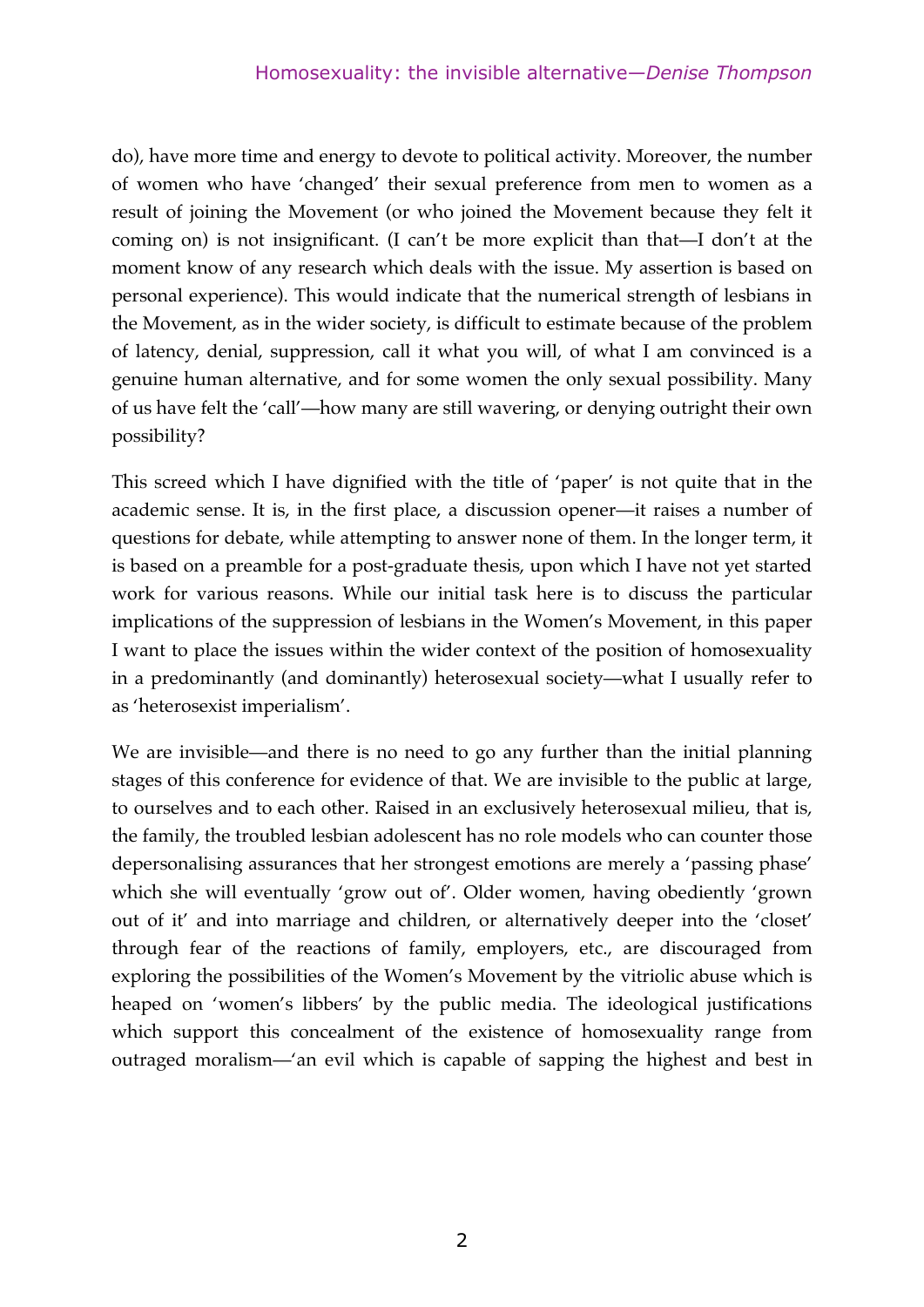civilisation';1 through pity—the 'poor things' approach;2 to 'science'—an 'error in psychosexual differentiation', 'psychosexual pathology', 'eonism', etc.3 In other words, we are either bad, mad or childish. Of course, the explicitly moralistic approach to the condemnation of homosexuality has fallen out of favour in the theoretical literature; but the failure to grant homosexuality the status of genuine human possibility, and hence to make this moralistic attitude overt, has resulted in an underground moralism which surfaces as 'science'. The very fact that the investigation of homosexuality falls under the rubric of 'sexual deviation' or 'perversion' is an implicit moral judgement. And yet homosexuality survives, despite opprobrium, ridicule and the absence of positive social definitions. If we are not to accept a self-definition of ourselves as sick or emotionally retarded, that is, if we are to avoid pejorative moralism and take a positive moral stand, then the intransigent survival of homosexuality can only be attributed to a genuine human need.

That lesbianism has not been subjected to the same legal restrictions as male homosexuality, at least in England and the colonies, reflects the double denial to which lesbians, as both women and homosexuals, are subjected. While it is true that we are not faced with the same brutal suppression as are gay men, that very situation ensures that the oppression lesbians face is more diffuse and less easily recognised, Queen Victoria's apocryphal remark to the effect that she couldn't believe that any woman could behave in such a fashion, is a reflection of the belief that women are wives and mothers first and foremost and solely, with no possibilities of their own apart from the social definitions they acquire in their relationships with men. In the two principal statutes in English legislation<sup>4</sup>—1533 and the Labouchère amendment of 1885—which prescribed penalties for male homosexual behaviour, female homosexuals are not mentioned. Acts of 'gross indecency between female persons' are mentioned in the Macquisten amendment to the Criminal law Amendment Bill of 1921, and the ensuing debate in both Houses brought into the open many of the justificatory arguments for the suppression of female homosexuality and women in general. The amendment involved both

 <sup>1</sup> Frederick Macquisten, the Scottish Conservative member of the House of Commons, who moved an amendment to the 1921 Criminal Law Amendment Bill, under the heading of 'Acts of indecency between females' (Hyde, 1972: 200).

<sup>2</sup> As instanced by the Editorial Forward to Storr, 1964.

<sup>3</sup> This sophisticated name-calling is to be found in Money, 1972

<sup>4</sup> The following account relies on Hyde, 1972: 199-205.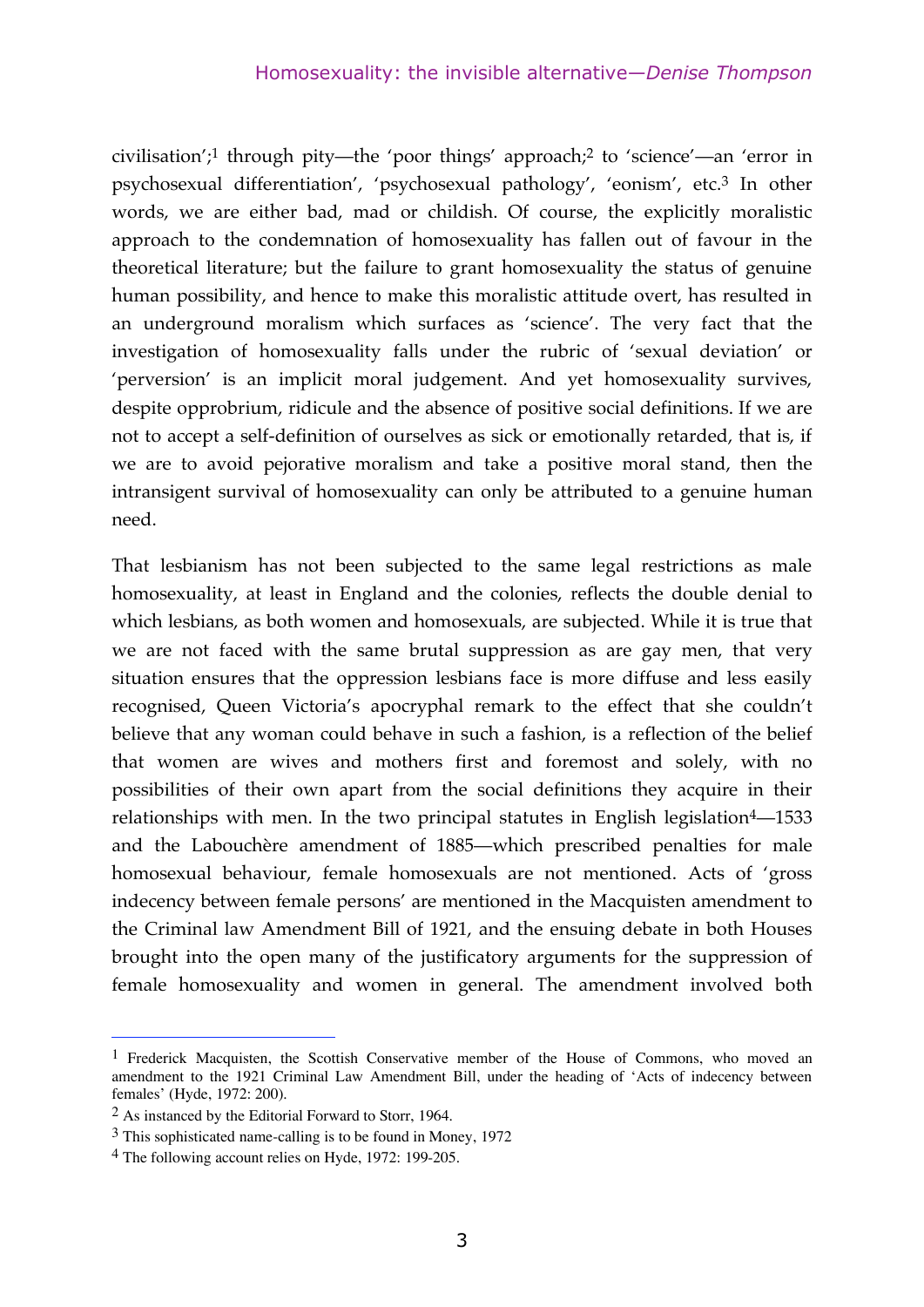Houses in a quandary. On the one hand, the legislative guardians of our civilised sexual morality were faced with the task of eradicating this 'dreadful degradation', 'this horrible grossness', this vice which 'debauches young girls' and 'stops childbirth'.5 The Lower House was swayed by such 'arguments', and passed the amendment. On the other hand, the Lords, like Queen Victoria, was reluctant to admit to the existence of this subversive activity, or at least to publicise it. The explicit reason for the failure of the Lords even to vote on the amendment before they rejected it, was the fear that respectable women would be open to blackmail on the flimsiest evidence. But the deeper reason, which reflected a denigration of all women and not just lesbians, was summed up by Lord Desart:

we all know of the sort of romantic, almost hysterical friendships that are made between young women at certain periods of their lives and of its occasional manifestations. (Hyde, 1972: 203)

 In other words, women are silly creatures and we can't place too much importance on their activities. Moreover, there was a very grave possibility that, by passing such legislation,

it would be made public to thousands of people that there was this offence; and there was such a horror. (Hyde, 1972: 203)

The Commons, convinced by the 'arguments' of the Lords, did not reintroduce the amendment. Hence, the argument which swung the decision in favour of excluding women from the legislation was to the effect that since women were naturally affectionate and emotional creatures, much given to caressing and kissing each other under the most normal and unsuspicious circumstances, it would be very difficult to tell who was a lesbian and who was not. Some grave miscarriages of justice might occur, and it simply would not do to have perfectly respectable gentlewomen accused of a heinous crime and languishing in some fetid prison, when all they were doing was living together (or even sleeping together) in perfectly harmless companionship. Moreover, at whatever cost, the knowledge of the fact of the existence of lesbianism must be kept hidden from the public at large, and certainly from the women themselves.

 <sup>5</sup> From Hansard, quoted in Hyde, 1972.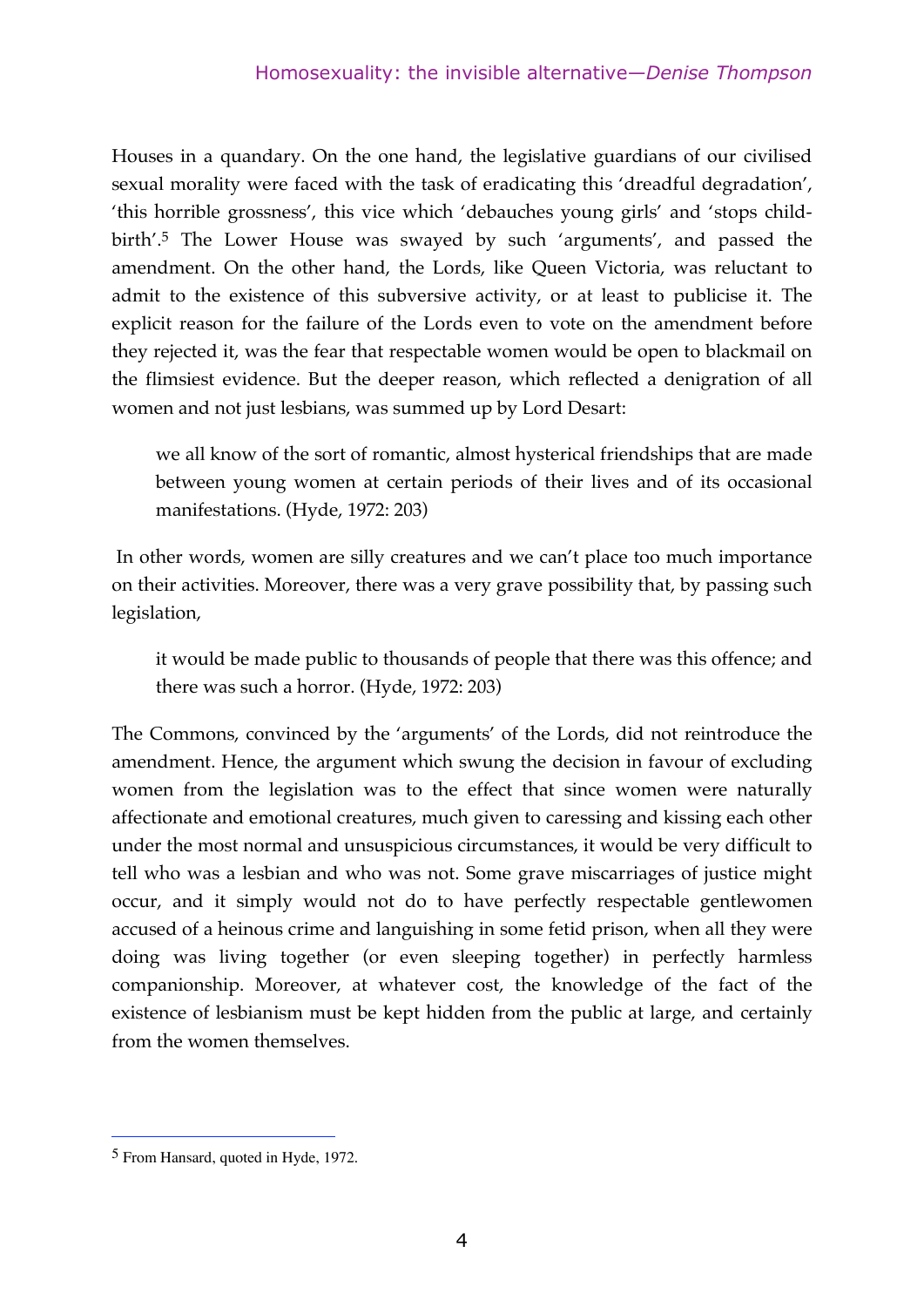Now, it seems to me unlikely that the House of Lords was prevented from passing legislation by an overdeveloped sense of justice. Neither is it likely that they were overly concerned with the fate of women, gently born or otherwise, who had been convicted of a hideous crime, especially a crime against the inalienable right of the male to retain custody of his property, in this instance women. What seems to me a far more likely explanation for the exclusion of women from the legislation is that what women do is irrelevant. The vast majority of women were economically dependent on men—the ideology of 'kinde, küche, kirche', and its consequences of low paid, low status, menial and subservient employment for women ensured that. Even in 1921, gentlewomen had few alternative fates to that of being passed from father to husband. The best of those alternatives was a drop in social rank to the status of genteel servant—governess or companion—the worst was starvation. Legislation against female sexuality, of whatever orientation, was unnecessary—on the one hand, it was assumed not to exist; on the other hand, as Freud so ably, if unconsciously, pointed out, it is impossible to express oneself sexually if one lacks control over the course of one's destiny. There was no need to pass laws against female homosexuality—its suppression had already been catered for quite efficiently by other arms of the ideological state apparatus. And the benefits to be gained by an over-determination of the suppression of subversive women through legislation, were outweighed by the threat occasioned by the legislation itself to the institutionalised ignorance which is the most common mechanism of oppression.

In order to illustrate how the mesh of ideological justification which entangles us economically and politically stretches disguised tentacles from its roots in the public sphere to the deepest reaches of our most private desires, I want to use Freud's theory of female sexuality. Let me assure you at the outset that this is no condoning of Freud's own personal value judgements on what was right, fitting and proper for the status of women—I don't disagree with Kate Millet, but I want to go further than resentment and condemnation. I am using Freud's writings for two main reasons: firstly, because a misuse of his theory is the foundation of most 'theories' of homosexuality; and secondly, because he gives us a brilliantly observed picture of the fragmentation and alienation of female sexuality under patriarchy.

Freud's account of female sexuality is given within the context of the Oedipus complex, that struggle to resolve the conflict of love and power which the female child always loses. Initiated by the threat of castration, the Oedipus complex culminates for the male child in his introjection of the father figure and consequent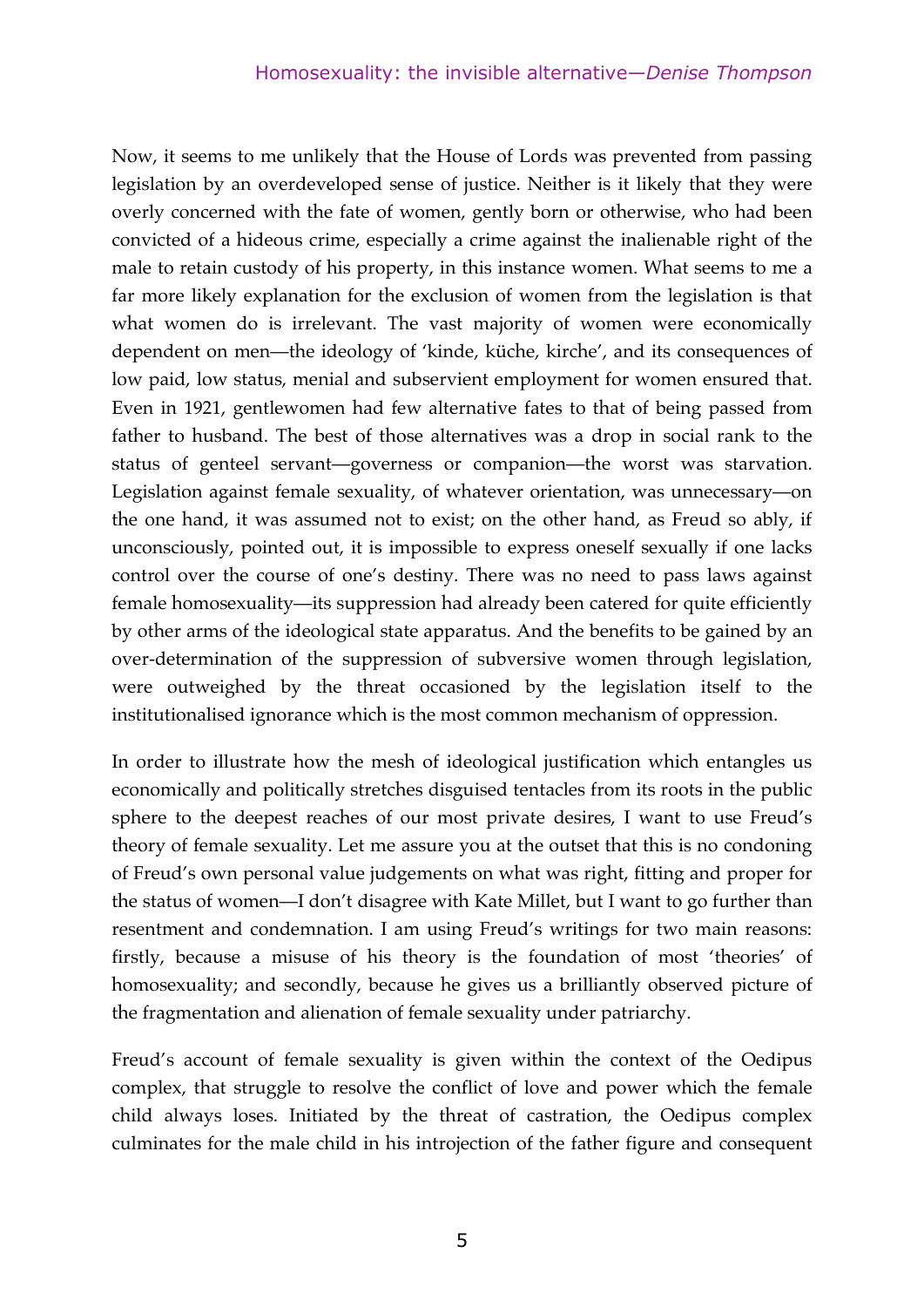acquisition of a super-ego. To achieve this result, the boy must relinquish his present desires—exclusive possession of his mother—for the deferred promise of future power—his birthright which is symbolised by his penis. The little girl, by contrast, receives neither threat nor promise—having never possessed a penis, she cannot be deprived of it; and her lack of the universal symbol of power ensures that she has no hope of ever attaining full human status. Instead she must identify with powerlessness and passivity, that is, her equally castrated mother. It is her resentment at the mother who gave birth to her as a girl, which propels her out of her original, pre-Oedipal attachment to her mother, and towards her father and men in general, in the hope of a second-hand promise—a substitute penis, that is, a baby, preferably male.

In the course of this resolution of the Oedipal dilemma the girl has two tasks to perform, two discontinuities in her psychic life, which are not matched by anything the male child encounters. In the first place, she must withdraw her libidinal attachment from women in the person of her mother—the primal sexual love object for both sexes—and redirect it towards males. Whereas the boy is permitted, indeed required, to retain his original attachment to the nurturing sex who first aroused his desires with her ministrations and manipulations of his body (as long as this is generalised to other females but his mother), the girl must wrench herself away from the nurturing sex, and re-direct her emotional life towards the powerful sex, one representative of which will deign to provide her with the resources necessary for the half-human existence which is her only destiny. The second task she must perform in her long forced march to second-rate humanity, is to transfer her orgasmic sensitivity from the clitoris, the locus of orgasm in the 'phallic' or masturbatory phase, to the vagina. While the boy retains the continuity of orgasmic sensitivity in his penis, the girl must reject the organ of 'active' sexuality, the clitoris, in favour of the organ of 'passive' sexuality, the vagina.6

Having resolved the Oedipal dilemma at her own expense, the girl is faced with three alternative lines of development. She can accept her role as the passive recipient of the male's sexual advances—she can lie back and enjoy her 'normal' femininity. Or, in her resentment at having to abandon her active sexuality by means of clitoral masturbation, the girl may, in her progress towards adult sexuality, deny her sexuality altogether, instead of merely abandoning activity in favour of

 <sup>6</sup> <sup>I</sup> wonder where he got *that* idea from?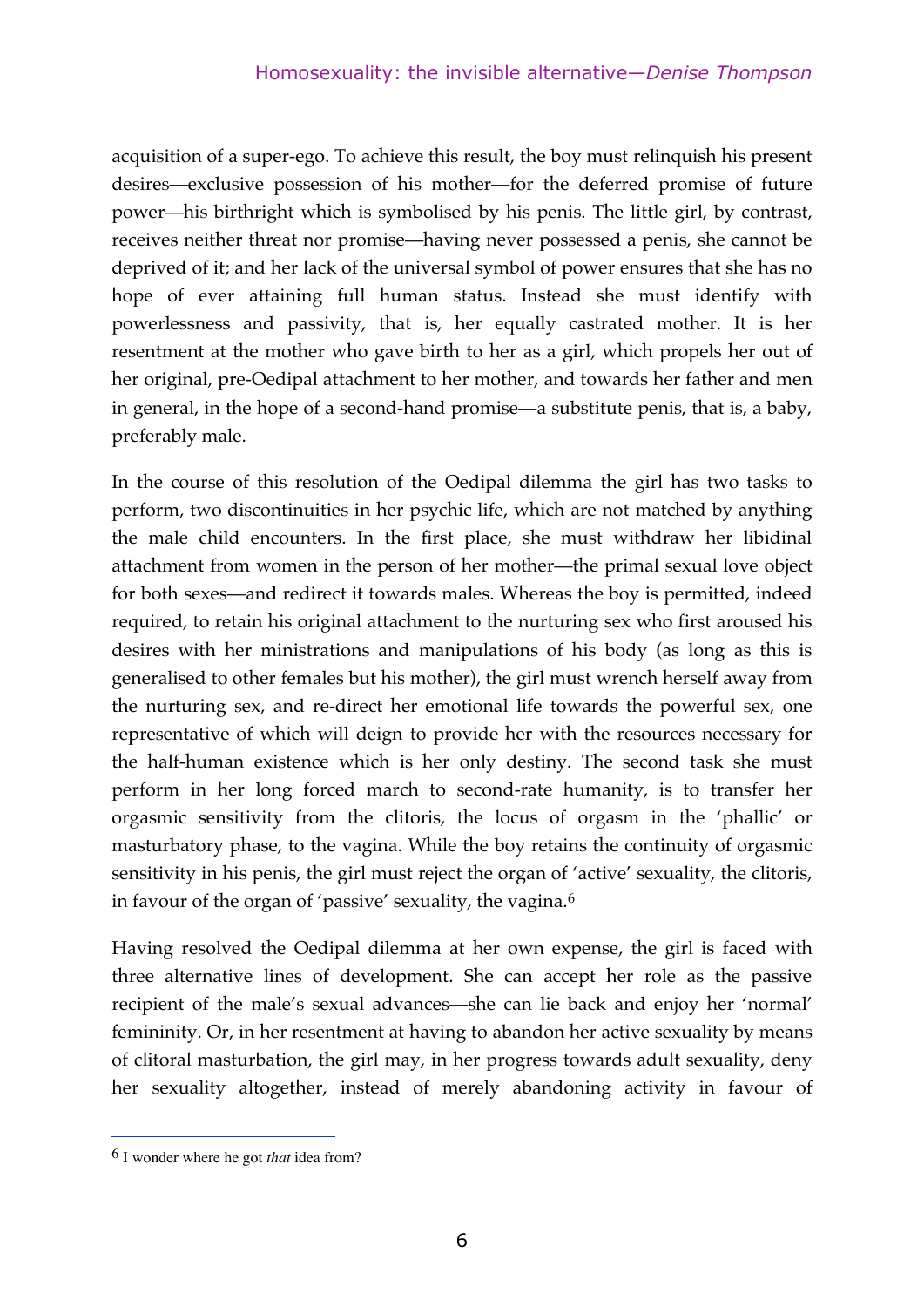passivity. But since sexuality will not be denied except at a price, she must pay that price by the formation of compensatory neurotic symptoms—anxiety, phobias, obsessive actions or hysterical paralysis—which are attempts to disguise her desires and their sexual nature, while at the same time revealing it by means of symbolic displacement devices. Hence, on Freud's account, 'normal' femininity and the neuroses both belong on the same continuum of decreasing control over one's sexual destiny. The neuroses are a protest at the feminine condition, exposing at the same time as they conceal the conflict within which women are placed by the Law of the Father.

The third alternative possibility Freud saw succeeding the Oedipal resolution indicates that he allowed himself to observe far more than he was aware of. The girl, going beyond resentment at her female fate, and moreover, in a grand refusal to diminish her sexual and other possibilities at the expense of her psychic health, avoids both 'normal' femininity and neurosis by retaining, or returning to, the activity inherent in the phallic phase, and develops a 'masculinity complex'. She refuses to be subservient to the male, is unlikely to get married (or if she does, she 'wears the trousers'), and may even be 'masculine' in her sexual preference, that is, a lesbian. In this way she avoids both the 'normal' female fate, and also the neurotic repression which is the only socially acceptable alternative to femininity.

To me, this sounds remarkably like the manifesto issued by the NY Radicalesbians when they broke away from GLF [Gay Liberation Front] in 1970 (although not all women with a 'masculinity complex' were necessarily lesbians), 'The Woman-Identified-Woman':

A lesbian is the rage of all women condensed to the point of explosion. She is the woman who, often beginning at an extremely early age, acts in accordance with her inner compulsion to be a more complete and freer human being than her society … cares to allow her … She may not be fully conscious of the political implications of what for her began as personal necessity, but on some level she has not been able to accept the limitations and oppression laid on her by the most basic role of her society—the female role (Teal, 1971: 183 deletions in the text).

While Freud himself, unlike some of his 'followers', did not regard homosexuality per se as neurotic, it is highly unlikely he was recommending lesbianism as the only human reaction open for women fighting for an autonomous existence. And yet he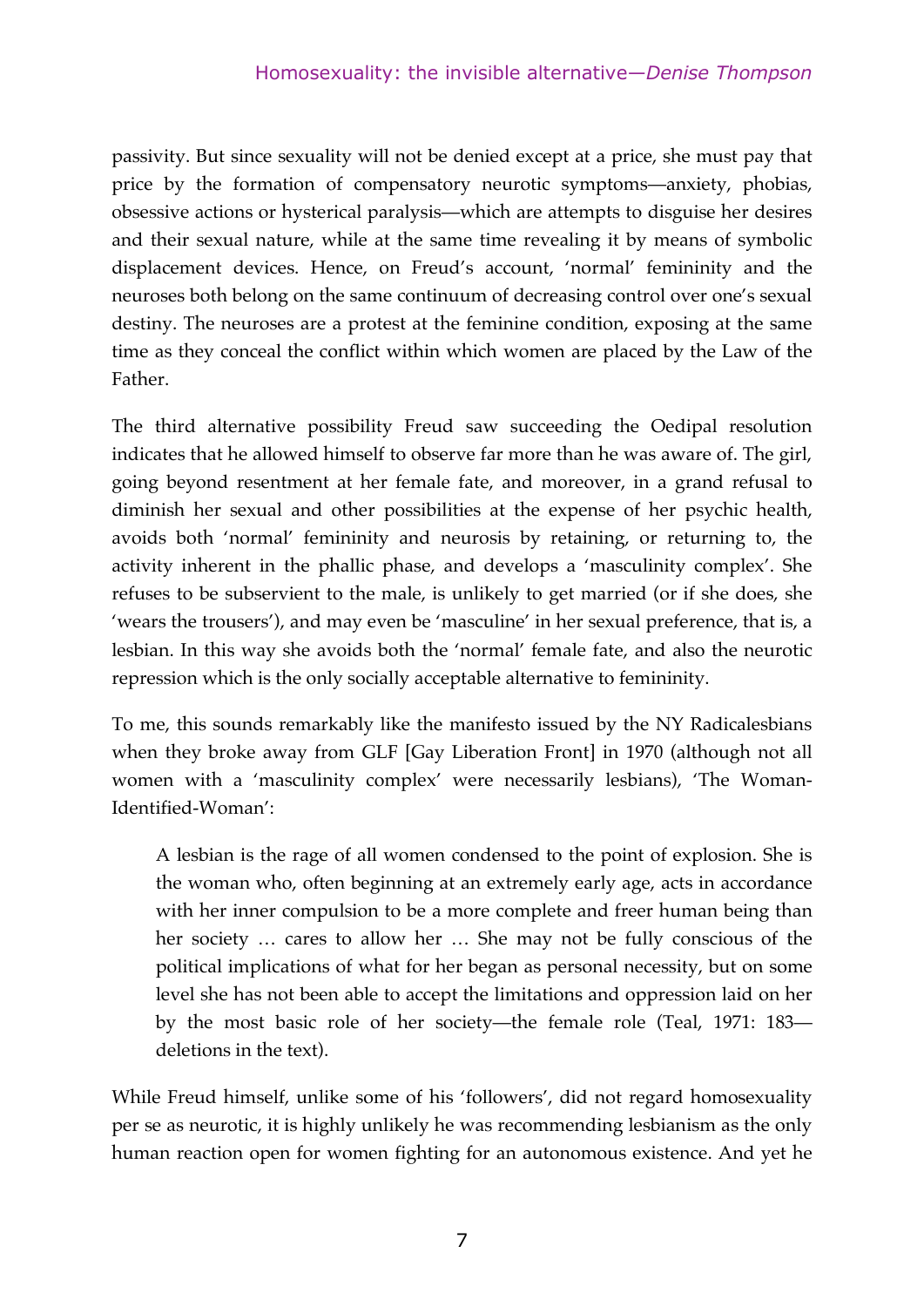was remarkably value neutral on this third alternative (as far as I have been able to ascertain at this stage). Women with a 'masculinity complex' were not neurotic—it is one of three alternatives, only one of which is neurosis. His only case study dealing directly with female homosexuality—'Psychogenesis of a Case of Homosexuality in a Woman'—bears this out. Indeed, he is even rather admiring of the girl's intelligence and rationality in her search for a solution to her life's dilemma, given that hers was probably a case of 'constitutional homosexuality'. (Committed feminists would not agree with that solution, which was to find a complaisant husband who would turn a blind eye to her affaires with women).

However, Freud could not bring himself to accord full human status to homosexuality, although he did refuse to call it a 'perversion', preferring rather to call it an 'inversion' of sexual object choice. For he accepted without question the prevalent biologistic assumption of his time (and ours) that there is a universal and inescapable link between adult genital sexuality (the final stage of sexual development, and the goal of the whole developmental process) and the 'propagation of the species'. He nowhere examined the nature of this link, but accepted it non-reflectively as a basic datum of human existence. He could deplore the psychic consequences for young *men* of the contraceptive practice of 'coitus interruptus', 7 and bemoan the lack of an effective form of contraception, without at the same time being in the least aware of the implication of that argument for the assertion that there is an inalienable link between sexuality and reproduction. If there is such an urgent need for contraception, it is obvious that the primary purpose of sexual intercourse, even for heterosexuals, is *not* the reproduction of the species most people most of the time do not want conception to occur, and go to great lengths to prevent it, or remedy the consequences when contraception fails, that is, by abortion or infanticide. In plain language, people do not fuck to beget, but for reasons which are intrinsic to the act itself. As Freud himself pointed out, the emotions demand immediate satisfaction, and cannot be motivated by an event nine months in the future.

It is this assumption of a link between sexuality and reproduction which I see as the core concept of the ideological justification for the suppression of homosexuality. As this will be the initial subject matter of my projected post-graduate thesis, I have not

 <sup>7</sup> In '"Civilised" Sexual Morality and Modern Neurosis'.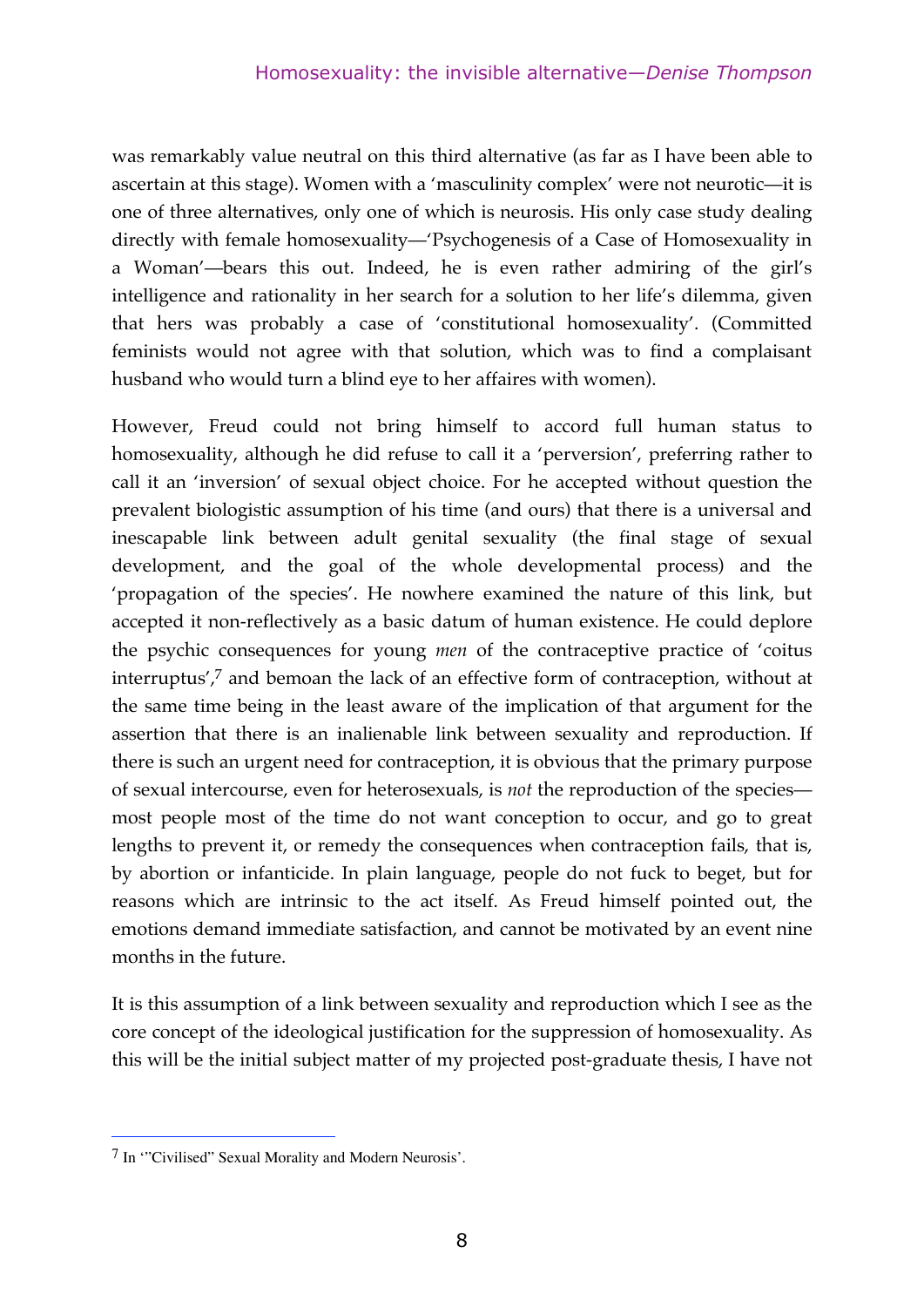at this stage fully worked out the implications of the assumption. I am raising it only as a matter for discussion.

To conclude, I would like to return to Freud's 'theory' (or description) of female sexuality. It is not a pretty picture—it is no wonder that feminists have rejected it out of hand as demeaning and oppressive. But by expounding Freud's account, I do not intend it as a picture of what always happens in the socialisation of women, nor of what necessarily happens, nor even of what sometimes happens, but of what *ought* to happen if the patriarchy is to survive and flourish—that is, as a *moral* statement. It is, moreover, an account of what has happened, and what will continue to happen, unless we, as self-reflective feminists, become aware that it does happen (or variations on a like theme). With Freud, the 'is' became an 'ought'. But it is also possible to make an 'ought not' an 'is', in full awareness of human freedom. Freud's mistake lay, not in his powers of observation, but in placing what he observed in a particular historical era and culture, within a framework of pseudo-scientific biological necessity. The consequence of that epistemological position is that what is solely a question of morality, of human choice, becomes an institutionalised oppression, justified by appeals to 'Human Nature'; and human freedom is curtailed once again by a non-reflective dogmatism which is both a theoretical lack and a moral incapacity.

#### AFTERWORD:

I apologise if this last paragraph is somewhat obscure—it contains the central theme of the aforementioned thesis which I have not as yet fully developed. Since it is, however, related to that theme of 'invisibility' with which I started, I will try to state the argument in clearer terms. The oppression of lesbians is in the first place a conspiracy of silence—the patriarchy defines away our subversive potential by denying us access to the channels of information which consolidate social reality. A major part of this denial consists of the technique of creating 'theories' of lesbianism, and of female sexuality in general, which incorporate justificatory arguments for the continued suppression of women. And these 'theories', when they are not explicitly moralistic homilies, invariably contain as their basic premise some reference to what is 'natural' in terms of biological givens. I have spent so much time on Freud because his theory is one such argument, indeed it (or distorted versions of it) is the underlying assumption for all subsequent 'theories'. What I am attempting to